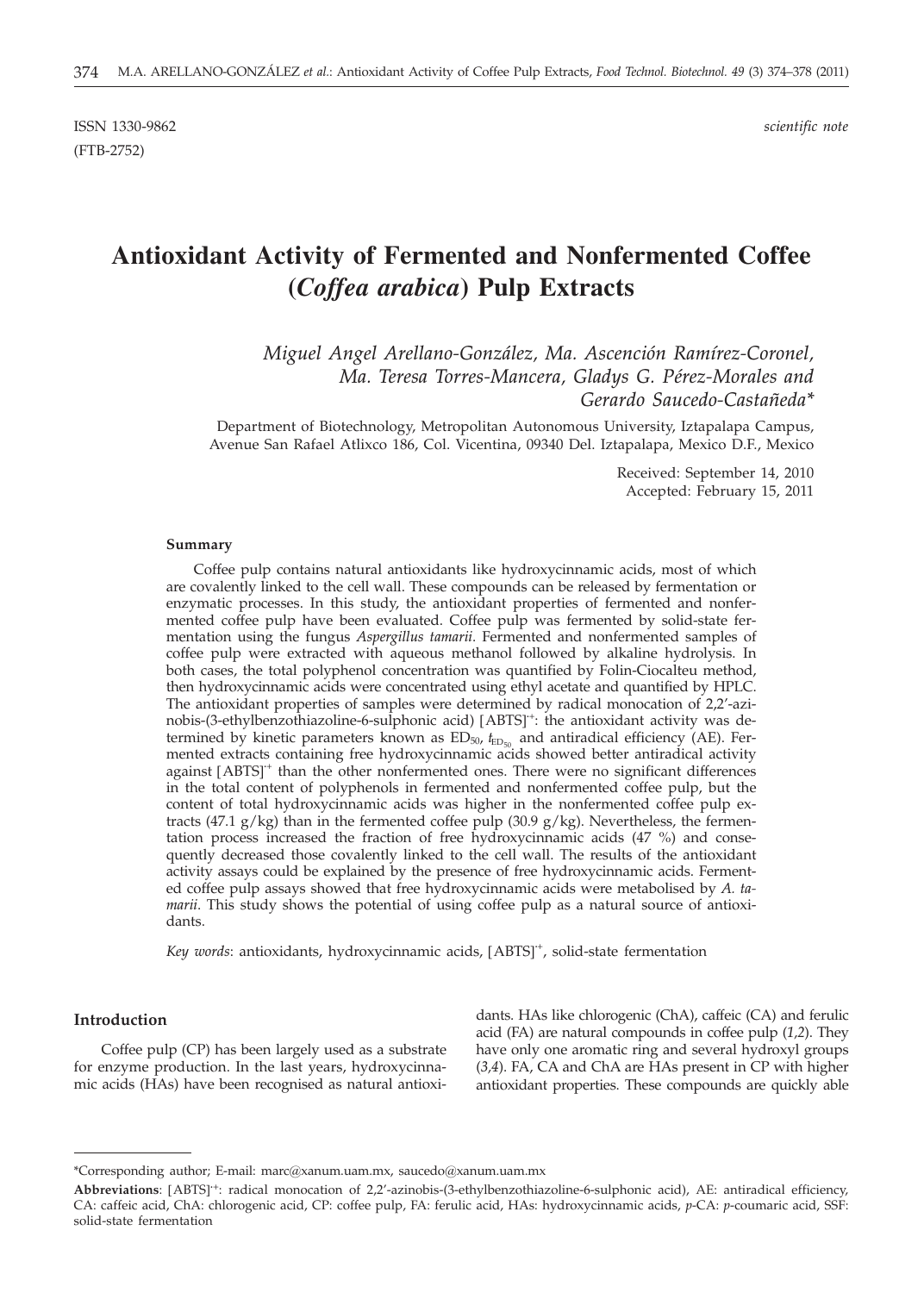to donate a hydrogen atom to an oxidized molecule or one in danger of transforming. The importance of an antioxidant depends on its concentration, the reaction medium and its ability to interact with regenerative systems (*5*). There are two ways of recovering free HAs from CP by a chemical or enzymatic process: (*i*) HAs are extracted with solvents of different polarity after alkaline hydrolysis to release HAs linked to the cell wall, and (*ii*) using enzymes (cinnamoyl esterases) to release HAs bound to the wall. In the latter case, the extracted HAs maintain the label of natural products.

The expression of antioxidant activity by kinetic parameters was done using the 2,2-diphenyl-picrylhydrazyl radical (DPPH**·** ) assay by Brand-Willams *et al*. (*6*), and Sánchez-Moreno *et al.* (*7*). Recently, Pérez-Jiménez and Saura-Calixto (*8*) have applied this kinetic parameter approach to the [ABTS]<sup>+</sup> method, which is one of the more<br>widely used ones It is based on the scavenging ability widely used ones. It is based on the scavenging ability of the antioxidants for the long-life radical cation [ABTS]<sup>+</sup>.<br>The preformed radical monocation is generated by oxi-The preformed radical monocation is generated by oxidation of ABTS with potassium persulphate and is reduced in the presence of hydrogen-donating antioxidants. This scavenging produces a decrease in the absorbance reading at 734 nm. The reading of the absorbance as a function of reaction time of the radical and the presence of antioxidants are shown graphically. The area under the curve generated by the inhibition of the absorbance is calculated. The remanent [ABTS]<sup>+</sup> is obtained by inter-<br>polating from the Trolox standard plot. The aim of this polating from the Trolox standard plot. The aim of this study is to evaluate the antioxidant properties of the extracts from fermented and nonfermented CP. Fermented samples were obtained by cultivation of the fungus *Aspergillus tamarii.*

#### **Materials and Methods**

#### *Fermentation of coffee pulp*

CP from *Coffea arabica* was collected in Veracruz State, Mexico, at the end of the 2006 season after being sun dried. CP was fermented with *A. tamarii*. Solid-state fermentation (SSF) of CP was carried out in a stainless steel semi-pilot reactor (70 L) agitated by helicoidal ribbons, described in detail by Nava *et al.* (*9*). CP was previously sterilised (121 °C for 15 min) and inoculated with 2·10<sup>7</sup> spores per g of dried matter. For each 100 g of coffee pulp, the following compounds were added (in g): diammonium tartarate 6.15, yeast extract 1.7,  $KH_2PO_4$  0.65,  $CaCl_2·2H_2O$  0.045, MgSO<sub>4</sub>·7H<sub>2</sub>O 1.65 and maltose 8.35 (*10*). CP was incubated at 30 °C and aerated at the fixed rate of 1 L/(min·kg) of wet matter (*11,12*).

#### *Hexane extraction*

A mass of 10 g of CP was extracted with 50 mL of hexane at 30 °C, under agitation at 100 rpm for 30 min in Erlenmeyer flasks in order to eliminate carotenoids and waxes (*2*). All extracts were done in triplicate.

### *Determination of free HAs*

Successive extractions with 50 mL of methanol/ water 80:20 (by volume), acidified with 1 % acetic acid, were carried out at 55 °C with agitation at 100 rpm for 35 min. This process was repeated three times to get a final volume of 150 mL. In this extraction, HAs, polyphenols and soluble sugars were recovered from the CP (*2*). Methanol removal from the extracts was carried out under vacuum in order to concentrate polyphenols. Extracts were acidified to pH=3 with hydrochloric acid (J. T. Baker, Mexico City, Mexico) 50 % (by volume), pH=3 (*7*). Selective extractions with ethyl acetate were performed in a separating funnel; at a ratio of sample/ethyl acetate of 1:2 (by volume) allowing to separate the aqueous phase and the organic phase. Polyphenols were recovered in the organic phase (*13*). HAs extracted under these conditions were considered as HAs not linked (free) to the cell wall.

# *Determination of total polyphenols and covalently linked HAs*

Insoluble material in aqueous methanol (10 g) was hydrolysed with 150 mL of 2 M NaOH at 45 °C under agitation of 100 rpm for 2 h (*13*). Samples were acidified with hydrochloric acid 50 % (by volume, pH=3) (*7*). Each sample was analysed for total polyphenolic content by a modified Folin-Ciocalteu method (*14*). HAs were analysed by HPLC as indicated below. Polyphenols and HAs recovered under these conditions were considered to be polyphenols and HAs covalently linked to the cell wall.

### *Estimation of antioxidant capacity*

The method used to measure antioxidant capacity was a spectrophotometric method using [ABTS]<sup>+</sup>, which<br>is obtained after the reaction of [ABTS] (7 mM) with no is obtained after the reaction of [ABTS] (7 mM) with potassium persulphate (2.45 mM final concentration) incubated at room temperature  $(\pm 25 \degree C)$  in darkness for 16 h. Once formed, the radical [ABTS]<sup>+</sup> is diluted with buffer<br>(5 mM NaCl and 5 mM NaH-PO) until an absorbance (5 mM NaCl and 5 mM NaH<sub>2</sub>PO<sub>4</sub>) until an absorbance of 0.70±0.1 is obtained (*15*). Decrease of the absorbance was observed in the presence of antioxidants. Trolox was used as a standard, which is known to be an analogue of vitamin E and is used as a standard antioxidant.

# *Estimation of ED<sub>50</sub> and*  $t_{ED_{50}}$

 $ED_{50}$  is defined as the concentration of antioxidant needed to reduce 50 % of the radical cation [ABTS]<sup>+</sup>,<br>concentration t is the time required for the antioxiconcentration,  $t_{\text{ED}_{50}}$  is the time required for the antioxidant to reduce the original concentration of radical cation [ABTS]<sup>+</sup> to 50 %. Kinetics was performed until the re-<br>action time reached a steady state where there were no action time reached a steady state where there were no significant changes in the radical concentration (*8*). The assays were performed using a spectrophotometer at a wavelength of 734 nm for less than 30 min (*8*). The antiradical efficiency (AE) was expressed as follows:

$$
AE = (ED_{50} \times t_{ED_{50}})^{-1} \tag{1/}
$$

#### *HPLC analysis*

A sample of 10 µL of ethyl acetate extract was analysed on an HPLC system equipped with SPD-M20A array diode detector, a SIL-20AHT autosampler, a DGU- -20A5 degasser and Lab Solutions software (all Shimadzu Scientific Instruments, Kyoto, Japan). Analyses were conducted at room temperature. Separation was performed using a Varian Polaris 5 amide C-18 (Agilent Technolo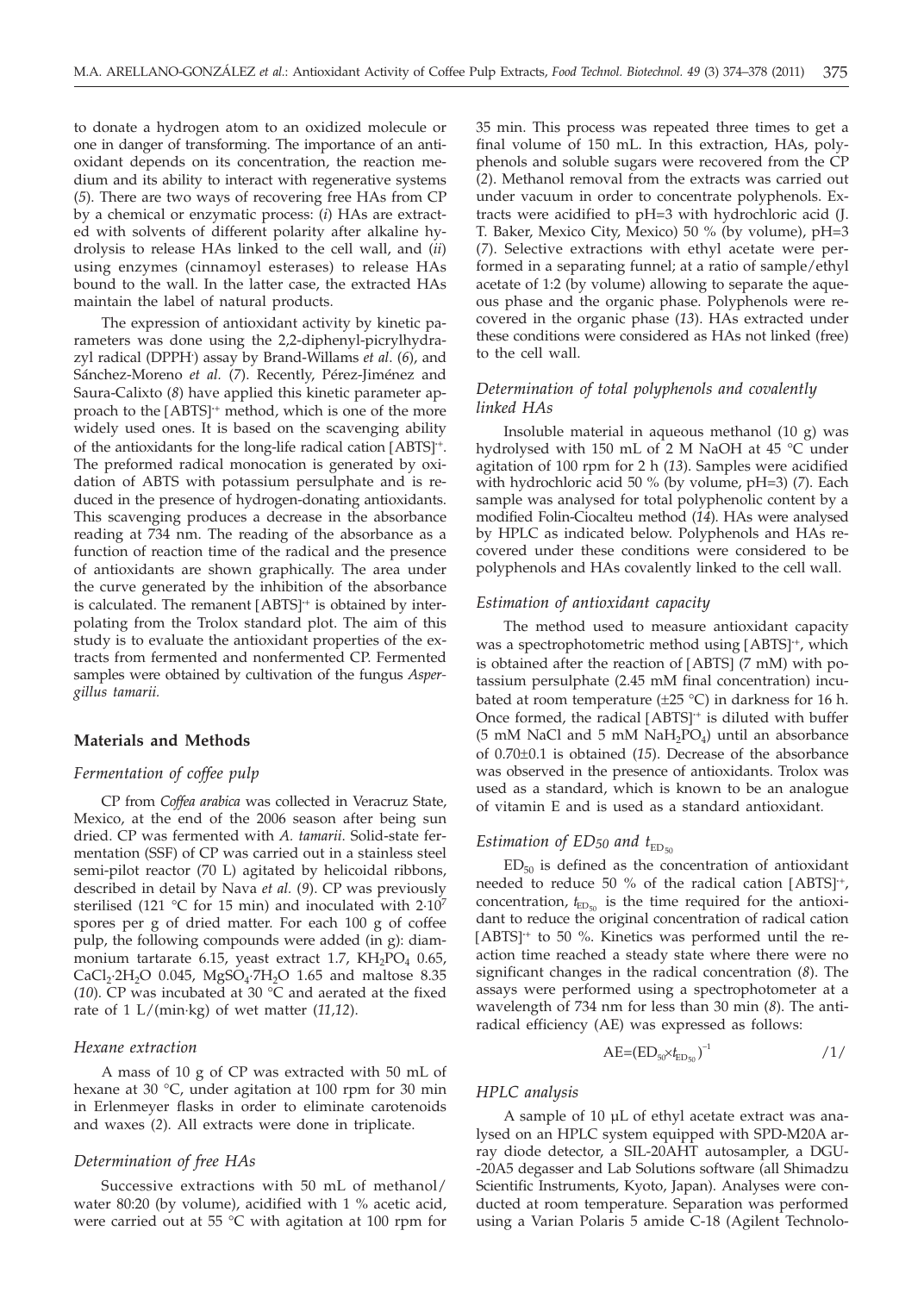gies, Santa Clara, CA, USA) reversed phase column (200  $\times4.6$  mm).

HAs were analysed at 320 nm. A modification of the method described by Kim *et al.* (*16*) was as follows: mobile phase A: acetonitrile, and mobile phase B: acetic acid 2.5 % (by volume). Flow rate was 1.2 mL/min. The applied gradient was as follows: 0–10 % A for 30 min, 10– 20 % A for 50 min, 20–30 % A for 55 min, 30–50 % A for 60 min, 50–0 % A for 65 min and then isocratic conditions were applied using 100 % B for 5 min.

#### **Results and Discussion**

The free and covalently linked phenolic compounds in fermented and nonfermented CP are shown in Table 1. No significant differences were found in the total content of phenolic compounds in fermented  $(322\pm30)$  g/kg and nonfermented (335 $\pm$ 71) g/kg of CP. Fermentation reduces the linked phenolic compounds (63.6 to 57.3 %) and increases free phenolic compounds (36 to 42 %) in fermented and nonfermented CP but no significant differences were detected in these results.

Table 1. Total polyphenolic content of fermented and nonfermented coffee pulp

|                                    | w/(g/kg)             |                  |  |
|------------------------------------|----------------------|------------------|--|
| Extract                            | Fermented CP         | Nonfermented CP  |  |
| Free polyphenols*                  | $(137.8 \pm 23)^a$   | $(122\pm8)^{a}$  |  |
| Covalently linked<br>polyphenols** | $(184.6\pm7.1)^b$    | $(213\pm63)^{b}$ |  |
| Total                              | $(322.4 \pm 30.1)^c$ | $(335 \pm 71)^c$ |  |
|                                    |                      |                  |  |

\*extracted with aqueous methanol

\*\*extracted after NaOH hydrolysis

Results are expressed as the mean value±standard deviation on dry matter basis

<sup>a, b, c</sup> the same letter indicates no significant difference (p<0.05)

In this sense, the content of free and linked HAs is presented in Table 2. Fermented CP presented a reduction (34 %) in total HAs in comparison with nonfermented CP. An important result was that the occurrence of esterified HAs in nonfermented CP was reduced from

Table 2. Hydroxycinnamic acid content of fermented and nonfermented coffee pulp

|                         | w/(g/kg)             | w/(g/kg)           |
|-------------------------|----------------------|--------------------|
|                         | Fermented            | Unfermented        |
| Free HAs*               | $(14.5\pm6)^{b}$     | $(6.2 \pm 1.05)^a$ |
| Covalently linked HAs** | $(16.4 \pm 1.3)^{b}$ | $(40.9 \pm 8.6)^c$ |
| Total                   | $(30.9 \pm 7.3)^c$   | $(47.1\pm9.65)^c$  |
|                         |                      |                    |

\*extracted with aqueous methanol and concentrated with ethyl acetate

\*\*extracted after NaOH hydrolysis and concentrated with ethyl acetate

Results are expressed as the mean value±standard deviation on dry matter basis

<sup>a, b, c</sup> the same letter indicates no significant difference (p<0.05)

86.8 to 53 % compared to the fermented CP. These changes can be explained by fungal growth. After the SSF with *A. tamarii*, the ratio of free HAs to those linked to the cell wall was changed (Table 2). In nonfermented CP, 13 % of total HAs were not linked (free) to the cell wall and after fermentation, free HAs (*p*-CA, FA, CA and ChA) increased to 47 % of the total content of phenolic compounds measured.

Antioxidant activities of the extracts from fermented and nonfermented coffee pulp were assayed by ABTS<sup>+</sup> and the kinetic results are plotted in Fig. 1. Comparison of the antioxidant capacity of the two materials is shown, where fermented CP is seen to have a higher antioxidant capacity than nonfermented CP.



**Fig. 1.** Remanent [ABTS]<sup>+</sup> *vs.* time of different extracts from<br>fermented and nonfermented fermented and nonfermented

Polyphenols extracted with aqueous methanol from fermented CP were shown to have better antioxidant activity than other extracts obtained after alkaline hydrolysis and those obtained from nonfermented CP. This behaviour could be due to the presence of free HAs. Table 3 shows the kinetic parameters of the antioxidant capacity of fermented and nonfermented CP. The kinetic parameters,  $ED_{50}$  and  $t_{ED_{50}}$  were calculated for the extracts of free and esterified phenolic acids from CP; the values of  $t_{\text{ED}_{50}}$  less than 5 min were classified as antioxidants with a faster reaction rate (*7*), which was the case for all the assayed extracts.

Although no significant differences were noted in the total content of polyphenols in both materials, it was higher in the nonfermented CP. It is interesting to note that the fermented CP showed a slight increase (13 %) in the concentration of free polyphenols, as measured by the Folin-Ciocalteu method (Table 1). Nevertheless, an important increase in the proportion of free HAs was observed (134 %) in the case of fermented CP (Table 2). These changes are due to the enzymatic action of *Aspergillus tamarii* on the cell wall and they explain the antioxidant properties of fermented CP. HAs are probably released and then metabolised by the fungus. Metabolic activity of *A*. *tamarii* can also explain the increase in AE (Table 3).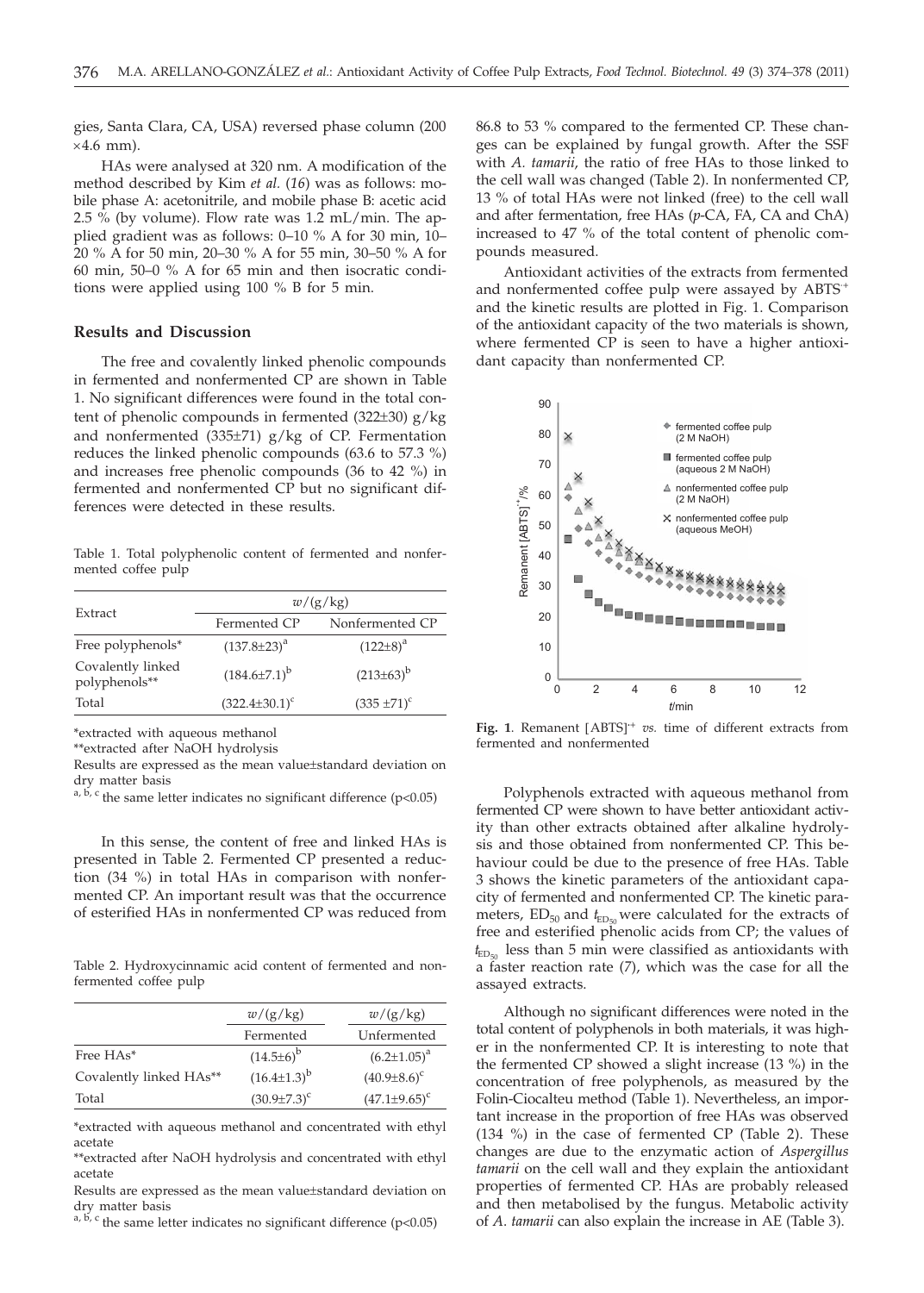|                                 | Fermented             |                       | Unfermented                  |                      |                     |                              |
|---------------------------------|-----------------------|-----------------------|------------------------------|----------------------|---------------------|------------------------------|
| Extract                         | ED <sub>50</sub>      | $E_{\text{ED}}$       | AЕ                           | ED <sub>50</sub>     | $E_{\text{ED}}$     | AE                           |
|                                 | mg                    | min                   | $mg^{-1}$ ·min <sup>-1</sup> | mg                   | min                 | $mg^{-1}$ ·min <sup>-1</sup> |
| Free polyphenols*               | $(0.02 \pm 0.007)^a$  | $(80.41 \pm 0.035)^a$ | $121951^d$                   | $(0.19 \pm 0.087)^c$ | $(1.2\pm0.002)^{p}$ | $4314^{b}$                   |
| Covalently linked polyphenols** | $(0.034 \pm 0.004)^b$ | $(1.12\pm0.19)^{b}$   | $25982$ <sup>c</sup>         | $(2.1\pm0.13)^d$     | $(2.0 \pm 1)^{b}$   | 236 <sup>a</sup>             |
|                                 |                       |                       |                              |                      |                     |                              |

Table 3. Kinetic parameters of fermented and nonfermented coffee pulp

\*concentrated with ethyl acetate after aqueous methanol extraction

\*\*concentrated with ethyl acetate after NaOH hydrolysis

Results are expressed as the mean value±standard deviation

a,b,c,d<sub>the same</sub> letter indicates no significant difference (p<0.05) for ED<sub>50</sub>, AE and  $t_{\text{ED}_{50}}$ 

Table 4. HPLC analysis of hydroxycinnamic acid content in methanol extracts before and after ethyl acetate extraction of fermented and nonfermented CP

| Extract       | $w(p$ -coumaric acid) | $w$ (ferulic acid)    | $w$ (caffeic acid)      | $w$ (chlorogenic acid) |
|---------------|-----------------------|-----------------------|-------------------------|------------------------|
|               | mg/kg                 | mg/kg                 | mg/kg                   | mg/kg                  |
|               |                       |                       | Unfermented coffee pulp |                        |
| Aqueous MeOH  | $(4\pm0.02)^c$        | $(1.5 \pm 1.4)^a$     | $(100\pm0.27)^c$        | $(140\pm0.7)^c$        |
| Ethyl acetate | $(3.3 \pm 0.3)^{b}$   | $(7.5 \pm 4.1)^c$     | $(10\pm7.1)^b$          | $(560 \pm 1.7)^d$      |
|               |                       | Fermented coffee pulp |                         |                        |
| Aqueous MeOH  | $(4.4 \pm 0.003)^d$   | $(1.5 \pm 0.2)^a$     | $(8\pm0.003)^{b}$       | $(5±4.7)^{a}$          |
| Ethyl acetate | $(1\pm0.6)^a$         | $(2.5 \pm 1)^{b}$     | $(2.4 \pm 0.02)^a$      | $(15\pm1.5)^{b}$       |

Results are expressed as the mean value±standard deviation

a,b,c,d<sub>the same</sub> letter indicates no significant difference (p<0.05) for each measured HA

Aqueous methanolic extracts were analysed by HPLC and compared with standards of ChA, FA, *p*-CA and CA. Table 4 shows the HA content before and after ethyl acetate extraction of the two studied materials. Results showed that ethyl acetate preferentially extracted ChA and FA, while aqueous methanol preferentially extracted *p*-CA and CA. These results should be taken into account for further research. ChA remained the most abundant HA in the extracts, as reported by other authors (*17,18*). Our research established the relationship between free HAs in CP and their antioxidant capacity and opened an interesting potential use of CP, a by-product of the coffee industry.

#### **Conclusions**

Coffee pulp could be a potential source of antioxidants. SSF of coffee pulp by *A. tamarii* does not significantly modify the total content of free and covalently linked phenolic compounds, as measured by the Folin- -Ciocalteu method. Nevertheless, a large increase (134 %) in free hydroxycinnamic acids was observed in fermented CP in comparison with the nonfermented material, correlating with the antioxidant properties measured in this study. Antioxidant properties of fermented and nonfermented CP were evaluated by a kinetic approach as estimated by mean dose (ED<sub>50</sub>), mean time ( $t_{\text{ED}_{50}}$ ) and antiradical efficiency (AE). The best results of antioxidant capacity were found for the fermented extract containing the highest content of free HAs. Reduction of phenolic compounds in fermented CP was due to the solid- -state culture of *A. tamarii*. These results are experimental evidence of the potential of using coffee pulp as a natu-

ral source of antioxidants which can be extracted through fermentative and enzymatic processes.

#### *Acknowledgements*

The present work was supported by CONACYT, Mexico. This work is dedicated to the memory of Gladys.

## **References**

- *1.* J.R. Ramirez-Martinez, Phenolic compounds in coffee pulp: Quantitative determination by HPLC, *J. Sci. Food Agric. 43* (1988) 135–144.
- *2.* M.A. Ramírez-Coronel, N. Marnet, V.S. Kumar-Kolli, S. Roussos, S. Guyot, C. Augur, Characterization and estimation of proanthocyanidins and other phenolics in coffee pulp (*Coffea arabica*) by thiolysis-high-performance liquid chromatography, *J. Agric. Food Chem. 52* (2004) 1344–1349.
- *3.* P.G. Waterman, S. Mole, *Analysis of Phenolic Plant Metabolites (Methods in Ecology)*, Blackwell Scientific, Oxford, UK (1994) p. 238.
- *4.* M.N. Clifford, Chlorogenic and other cinnamates: Nature, occurrence and dietary burden, *J. Sci. Food Agri. 79* (1999) 362–372.
- *5.* S.S.L.A. El-Alim, A. Lugasi, J. Hóvári, E. Dworschák, Culinary herbs inhibit lipid oxidation in raw and cooked minced meat patties during storage, *J. Sci. Food Agric. 79* (1999) 277–285.
- *6.* W. Brand-Williams, M.E. Cuvelier, C. Berset, Use of a free radical method to evaluate antioxidant activity, *LWT-Food Sci. Technol. 28* (1995) 25–30.
- *7.* C. Sánchez-Moreno, J.A. Larrauri, F. Saura-Calixto, A procedure to measure the antiradical efficiency of polyphenols, *J. Sci. Food Agric. 76* (1998) 270–276.